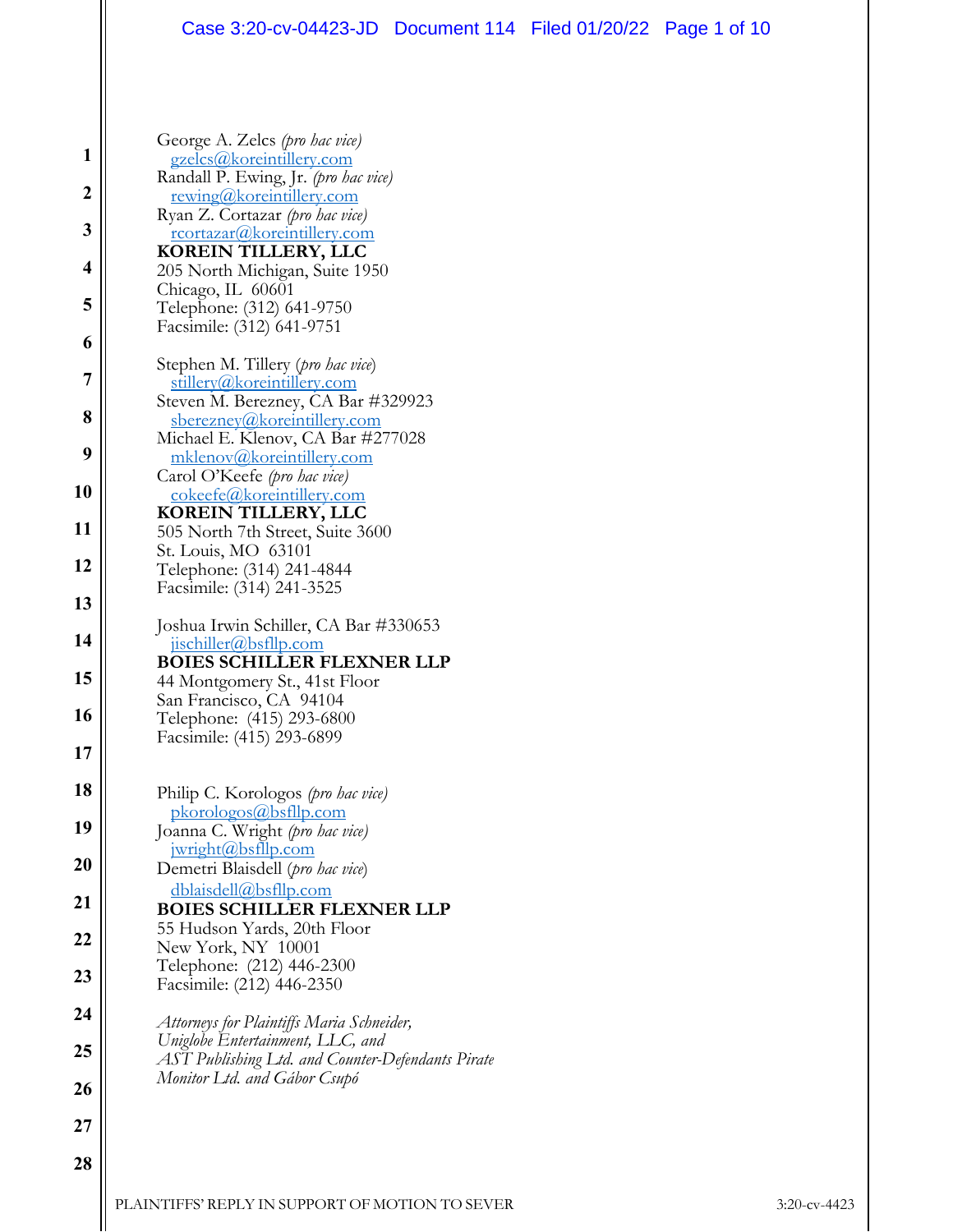|                              |                                                                                                                 | Case 3:20-cv-04423-JD  Document 114  Filed 01/20/22  Page 2 of 10 |  |  |
|------------------------------|-----------------------------------------------------------------------------------------------------------------|-------------------------------------------------------------------|--|--|
|                              |                                                                                                                 |                                                                   |  |  |
| 1                            |                                                                                                                 | UNITED STATES DISTRICT COURT                                      |  |  |
| $\boldsymbol{2}$             | NORTHERN DISTRICT OF CALIFORNIA, SAN FRANCISCO DIVISION                                                         |                                                                   |  |  |
| $\mathbf{3}$                 | MARIA SCHNEIDER, UNIGLOBE                                                                                       | CASE NO. 3:20-cv-4423-JD                                          |  |  |
| $\overline{\mathbf{4}}$<br>5 | ENTERTAINMENT, LLC, and AST<br>PUBLISHING LTD., individually and on behalf<br>of all others similarly situated; | PLAINTIFFS' REPLY IN SUPPORT OF<br><b>MOTION TO SEVER</b>         |  |  |
| 6                            | Plaintiff,<br>VS.                                                                                               | Judge: Hon. James Donato                                          |  |  |
| 7                            | YOUTUBE, LLC; and GOOGLE LLC;                                                                                   |                                                                   |  |  |
| 8                            | Defendants.                                                                                                     |                                                                   |  |  |
| 9                            | YOUTUBE, LLC and GOOGLE LLC;                                                                                    |                                                                   |  |  |
| 10                           | Counter-Plaintiffs,                                                                                             |                                                                   |  |  |
| 11                           | VS.                                                                                                             |                                                                   |  |  |
| 12<br>13                     | GÁBOR CSUPÓ, PIRATE MONITOR LTD.,<br>LLC, and PIRATE MONITOR LLC,                                               |                                                                   |  |  |
| 14<br>15                     | Counter-Defendants.                                                                                             |                                                                   |  |  |
| 16                           |                                                                                                                 |                                                                   |  |  |
| 17                           | <b>ISSUE TO BE DECIDED</b>                                                                                      |                                                                   |  |  |
| 18                           | Whether under Federal Rule of Civil Procedure 21—which permits the severance of a claim                         |                                                                   |  |  |
| 19                           | that does not arise out of the same transaction or occurrence as the main claim; where common                   |                                                                   |  |  |
| 20                           | questions of law or fact do not exist; when settlement would not be facilitated; where prejudice and            |                                                                   |  |  |
| 21                           | juror confusion would otherwise ensue; or where different evidence would be introduced—the Court                |                                                                   |  |  |
| 22                           | should sever Defendants/Counter-Plaintiffs' (hereafter collectively "YouTube") breach of contract               |                                                                   |  |  |
| 23                           | and fraud claims against Counter-Defendants (hereafter collectively "Pirate Monitor") whose claims              |                                                                   |  |  |
| 24                           | in the original action have been dismissed with prejudice.                                                      |                                                                   |  |  |
| 25                           | <b>INTRODUCTION AND RELEVANT FACTS</b>                                                                          |                                                                   |  |  |
| 26                           | Severance is granted to promote judicial economy and avoid prejudice. Both ends would be                        |                                                                   |  |  |
| 27                           | served here. The litigation of YouTube's \$20,000 counterclaims has already resulted in significant             |                                                                   |  |  |
| 28                           |                                                                                                                 |                                                                   |  |  |
|                              |                                                                                                                 |                                                                   |  |  |

2

PLAINTIFFS' REPLY IN SUPPORT OF MOTION TO SEVER 3:20-cv-4423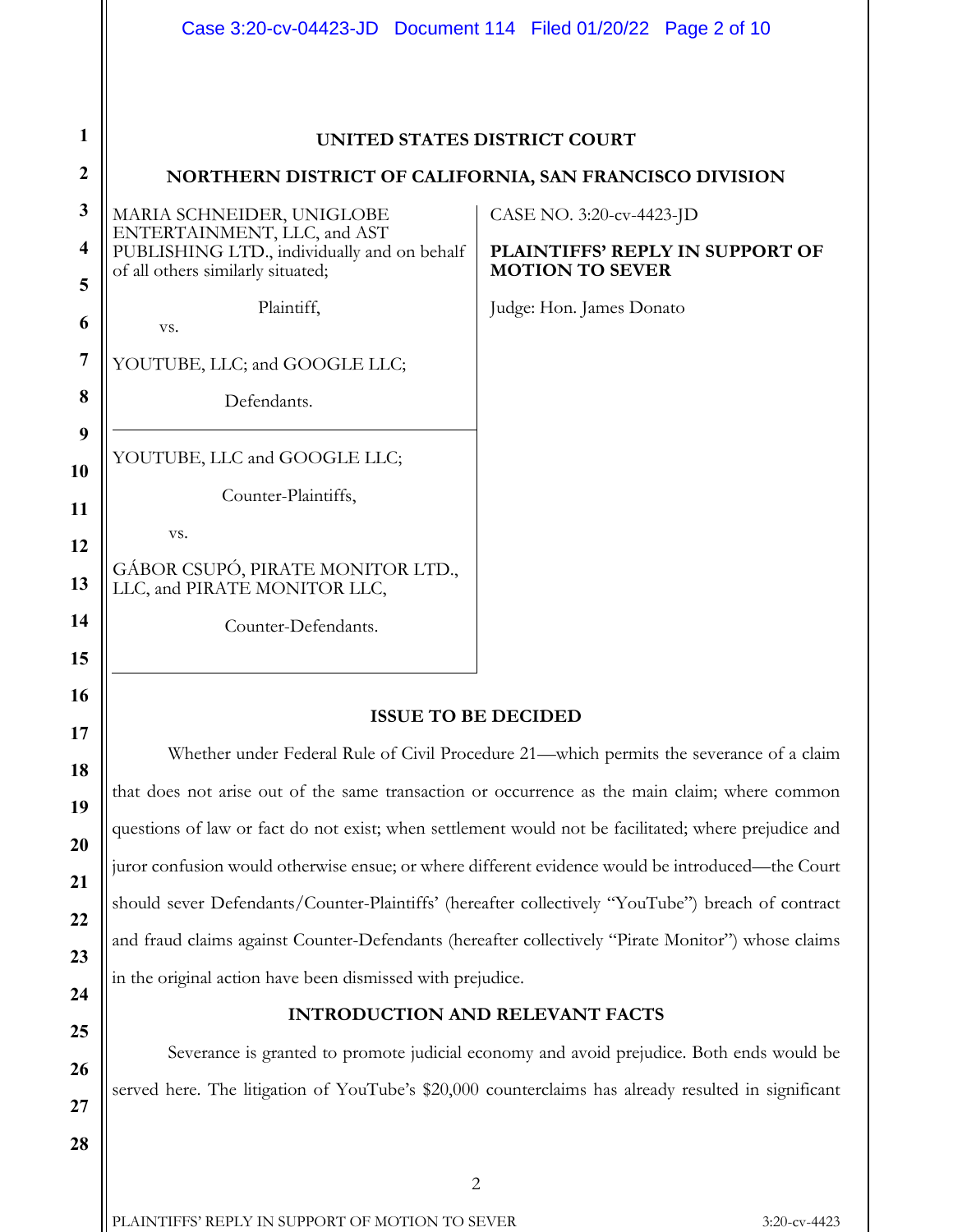## Case 3:20-cv-04423-JD Document 114 Filed 01/20/22 Page 3 of 10

**1 2 3 4 5 6 7 8 9 10 11 12 13 14** waste and prejudice to the Parties. Indeed, YouTube alone has spent more than \$100,000 in attorney's fees litigating these counterclaims. That exponential disparity between YouTube's alleged damages and its attorney's fees exemplifies why \$20,000 claims should not be taken to trial and why settlement is the only rational path to resolve these claims. Yet YouTube's brief—alongside its refusal to settle the counterclaims despite Pirate Monitor's attempts—reveals an uneconomical desire to spend the Court's and the Parties' time and resources pursuing relatively paltry claims against Pirate Monitor. Notably, although Plaintiffs' opening brief emphasized that severance will facilitate settlement, a factor that "weighs heavily in favor of severance," Dkt. 100 at 8, YouTube's brief fails to address settlement at all, never rebutting the fact that severance will result in a prompt settlement. The sole justification for this waste is YouTube's improper desire to distract from the claims brought by Plaintiffs Maria Schneider, Uniglobe Entertainment, and AST Publishing in their pursuit of class-wide relief. But inefficient gamesmanship is not a valid basis for denial of Plaintiffs' severance motion, particularly because severance would yield substantial benefits in judicial economy and remove potential prejudice to Plaintiffs and the putative class as well as Pirate Monitor.

Upon severance, YouTube will no longer be motivated to pursue a \$20,000 claim and, absent the perceived advantage of trying these claims with the class claims, will be immediately motivated to settle. If the cases are not decoupled, however, YouTube will continue to press the claims against Pirate Monitor for the simple reason that YouTube believes these claims sully the class and will unduly influence the decision-maker—inappropriate reasons to contest severance. Dkt. 106 at 6–7. Furthermore, the discovery inefficiencies that YouTube contends will result from severance, *id.* at 10, are illusory: Pirate Monitor has substantially produced everything that it has agreed to produce, and any remaining discovery can be coordinated with the class claims to prevent duplication.

Severance would also avoid prejudice to Plaintiffs and the putative class. The Court should not permit YouTube's arguments about the unrelated alleged conduct of non-class member Pirate Monitor to infect the class certification inquiry as it pertains to Plaintiffs Maria Schneider, Uniglobe, and AST. By contrast, granting Plaintiffs' motion to sever imposes no prejudice on YouTube: YouTube is free to put forth whatever relevant arguments and whatever relevant evidence it wishes

**28**

**15**

**16**

**17**

**18**

**19**

**20**

**21**

**22**

**23**

**24**

**25**

**26**

**27**

PLAINTIFFS' REPLY IN SUPPORT OF MOTION TO SEVER 3:20-cv-4423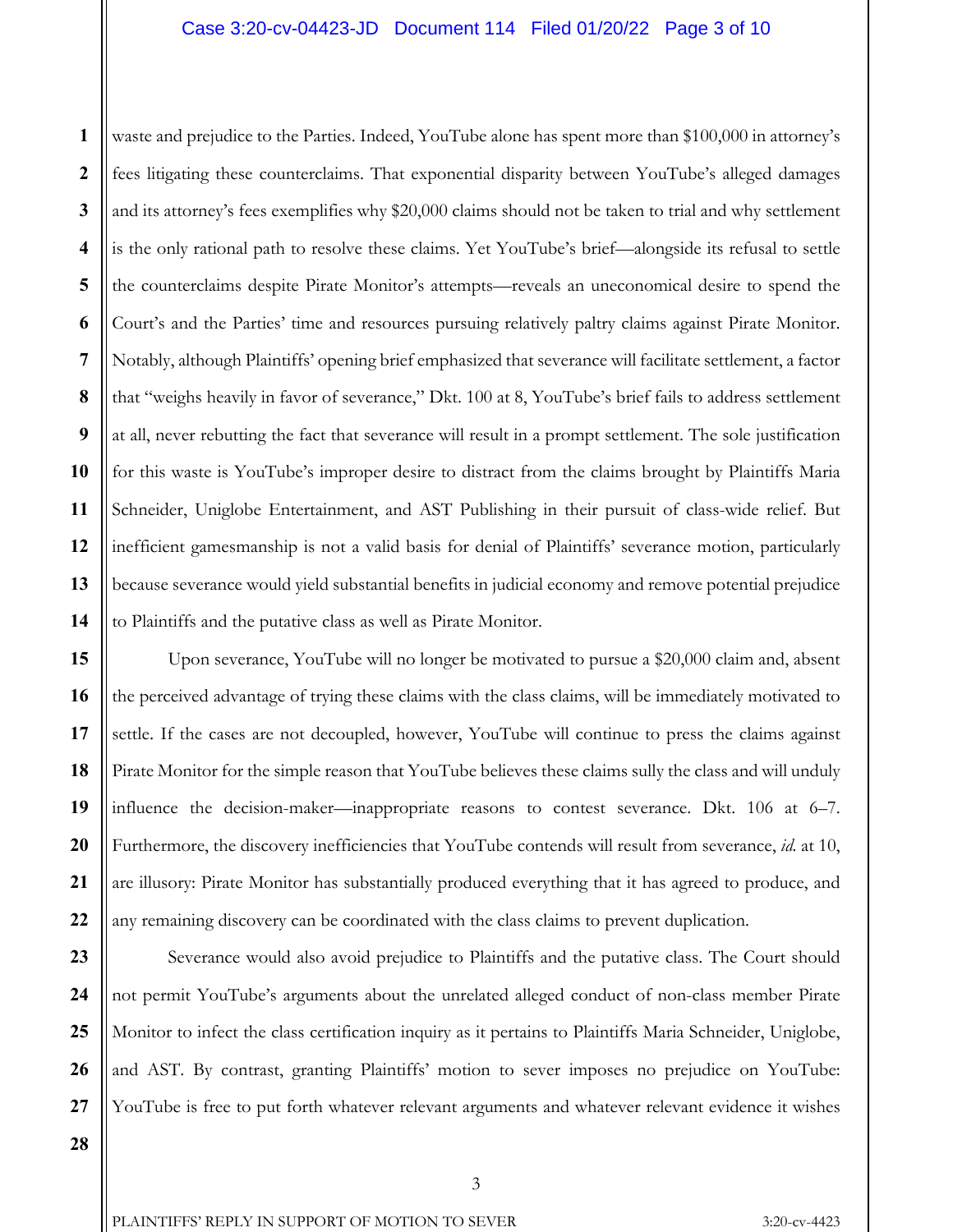**1 2 3** when litigating class certification and the merits. Nor has YouTube identified any reason why it needs active counterclaims against Pirate Monitor in the class case to make those arguments or present that evidence.

Because severance would benefit the Court and would avoid undue prejudice for Plaintiffs and the putative class, the Court should grant Plaintiffs' motion to sever.

**ARGUMENT**

 The Parties largely agree on the relevant factors for deciding a motion to sever. *Compare* Dkt. 100 at 4–5, *with* Dkt. 106 at 6. While the factors are numerous, they ultimately boil down to two essential inquiries: (1) whether severance will further judicial economy; and (2) whether severance is the fairer option for the parties.

**4**

**5**

**6**

**7**

**8**

**9**

**10**

**11**

**12**

**13**

**14**

**15**

**16**

**17**

**18**

**19**

**20**

**21**

**22**

**23**

# **I. Severance Furthers Judicial Economy.**

The factors reflecting judicial economy are (1) whether the claims arise out of the same transaction or occurrence; (2) whether the claims present common questions of law or fact; (3) whether different evidence is required for the separate claims; and, of course, (4) whether severance would facilitate settlement or judicial economy. *See* Dkt. 100 at 4–5 (citing *Hernandez v. City of San Jose*, No. 16-CV-03957-LHK, 2017 WL 2081236, at \*6 (N.D. Cal. May 15, 2017), and *Lam Research Corp. v. Flamm*, No. 15-cv-01277-BLF, 2016 WL 1237831, at \*2 (N.D. Cal. Mar. 30, 2016)). Courts deciding severance motions place extra emphasis on settlement as an important factor related to judicial economy because settlement conserves more resources than any other judicial pathway. *See Hernandez*, 2017 WL 2081236, at \*10 (denying severance would "delay resolution … [and] reduce the incentives for prompt settlement"). That is doubly true here, where the counterclaims amount to just \$20,000, *see* Dkt. 100-1 at 3, a figure already dramatically overshadowed by YouTube's attorney's fees and costs, *see id.* at 4.

**24 25 26 27** The greatest boon to judicial economy would be settlement of YouTube's \$20,000 counterclaims. Keeping these counterclaims as part of the class case prevents settlement. So long as YouTube views its counterclaims against Pirate Monitor as a guilt-by-association weapon to be wielded against Plaintiffs and the putative class, YouTube will continue to drag its feet on providing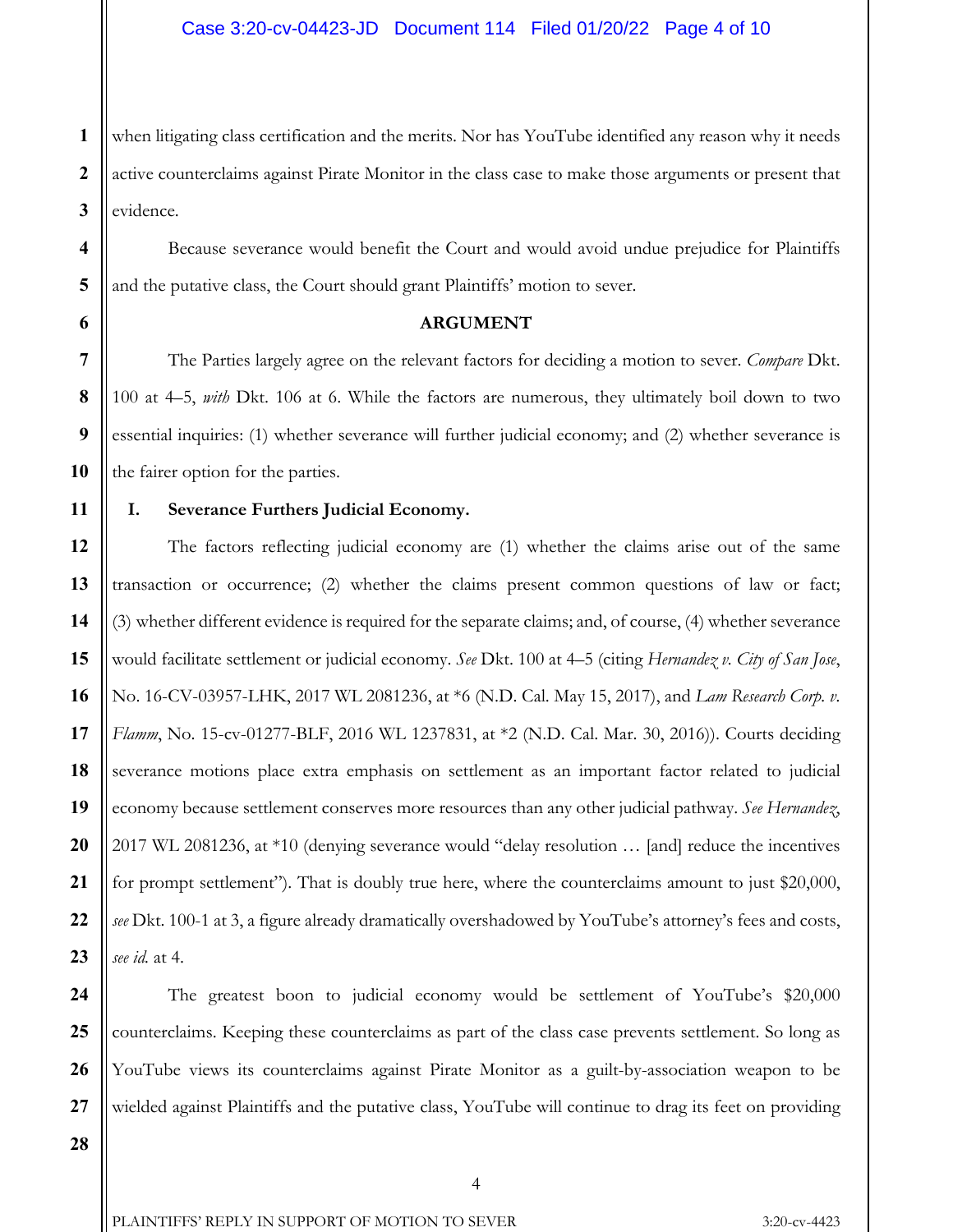# Case 3:20-cv-04423-JD Document 114 Filed 01/20/22 Page 5 of 10

**1 2 3 4 5 6 7 8** useful estimates of its damages and fees, effectively crippling all settlement attempts. A swift settlement facilitated by severance would avoid the Parties filing (and the Court deciding) competing motions for summary judgment on three separate counterclaims and three separate affirmative defenses asserted by Pirate Monitor LLC and counterclaim co-defendant Gábor Csupó. Settlement would also avoid incurring the greater expenses of trial and the additional judicial resources that trial would consume. While YouTube's brief acknowledges that "whether settlement of the claims or judicial economy would be facilitated" Dkt. 106 at 6, is relevant, it nowhere disputes that severance would, in fact, result in settlement.

**9 10 11 12 13 14 15 16 17 18 19 20 21 22 23** YouTube also ignores the question of whether the claims arise out of the same transaction or occurrence, but this factor aids courts in estimating the efficiency gains of severance.<sup>1</sup> When a claim "arises out of a different transaction or occurrence than the main claim[,] [t]his means that little will be gained in terms of litigation efficiency." *See* Wright & Miller, Fed. Practice & Proc. § 3706. Here, Pirate Monitor's alleged 2019 transactions in the counterclaims have no bearing on the judicial determinations necessary to adjudicate the class claims. The two separate sets of claims require independent research and determinations for which severance will have no or little effect. The Counterclaims allege that Pirate Monitor engaged in "a scheme through which they hoped *to gain access to*" Content ID by uploading videos and submitting takedown notices against them. Dkt. 60  $\P$  39– 42. What Pirate Monitor is alleged to have done to gain access to Content ID has no bearing on YouTube's stated concerns that copyright-holders will misrepresent ownership of copyrights *in their active use of* Content ID that purportedly justifies YouTube's access restrictions. *See* Dkt. 106 at 3 (contending that parties could "misuse Content ID to claim ownership rights in others' content"); *id.* at 7–8. The claims and counterclaims depend on different areas of substantive law (copyright infringement vs. fraud) with different elements of proof. YouTube overstates the overlap of factual

**24**

 $\overline{a}$ 

**<sup>25</sup> 26 27** 1 YouTube's only case addressing the "same transaction or occurrence" simply shows that where a first personal injury claim is a but-for cause of the second, it arises out of the same transaction or occurrence. *See Jacques v. Hyatt Corp.*, No. 11-CV-5364 (WHA), 2012 WL 3010969, at \*3 (N.D. Cal. July 23, 2012).

**<sup>28</sup>**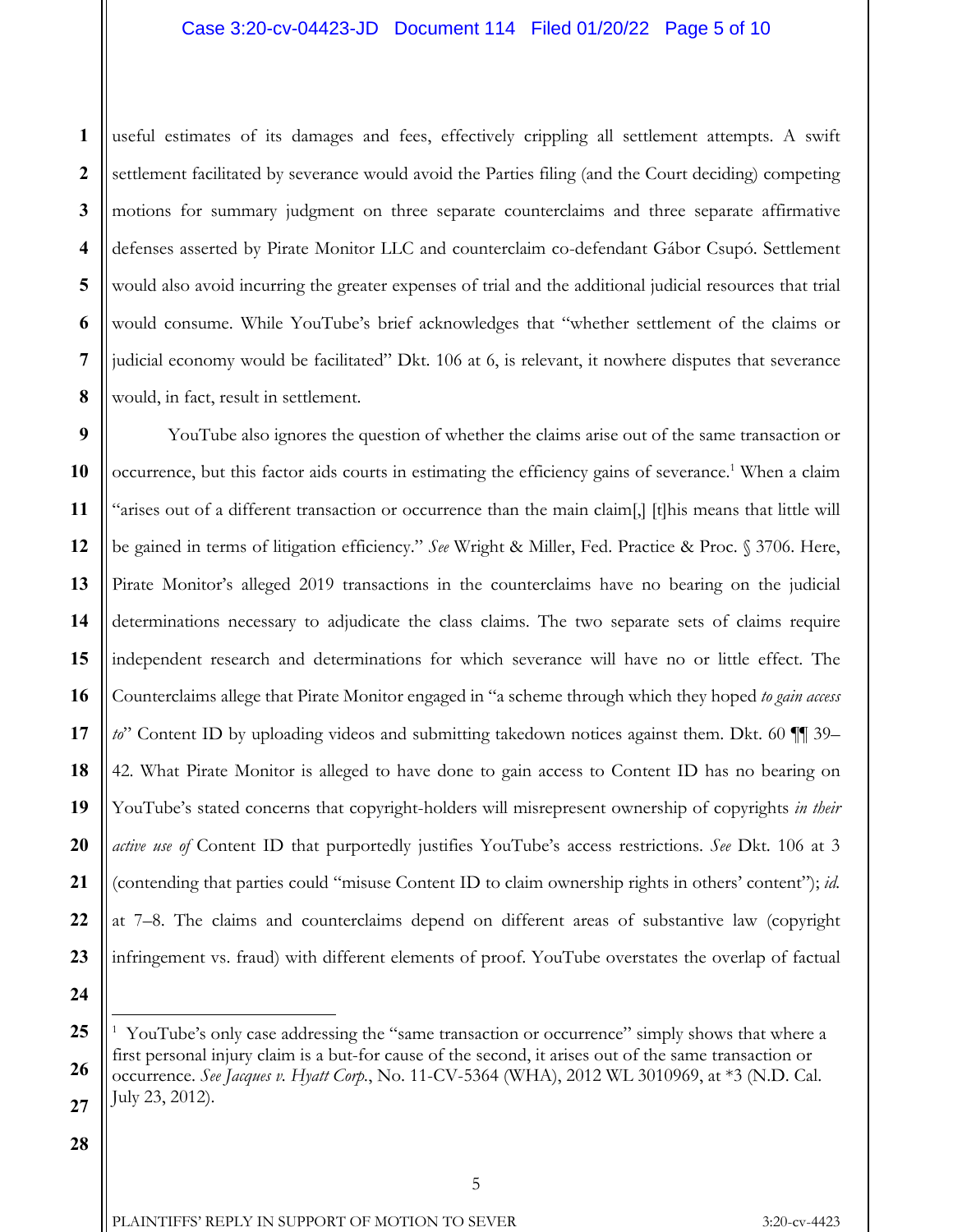**1 2** issues common to the Plaintiffs' claims and their counterclaims regarding YouTube's restriction of access to Content ID.

**3 4 5 6 7 8 10 11 12 13 14 15 16 17 18** YouTube further argues that the counterclaims against Pirate Monitor are emblematic of "individualized issues that bar certification," Dkt. 106 at 8, citing *Kihn v. Bill Graham Archives LLC*, No. 20-17397, 2022 WL 18935 (9th Cir. Jan. 3, 2022). But this case bears no resemblance to *Kihn*, which involved defining a fail-safe class by "tailor[ing] the classes to the merits of [the plaintiff's] individual claims." *Id.* at \*2. Here, the putative class will be identified through neutral tools such as existing takedown notices and Content ID. Successful takedown notices represent identifications of infringement that YouTube acted upon. They can therefore be used to identify class members and the copyrights that have been infringed on YouTube, with notice to YouTube. Content ID can then be used to identify other videos that infringe those works and to avoid potential individualized issues such as fair use. Defining the class in this litigation will be independent of the individual class representatives' claims and, instead, based on YouTube's determinations and actions, rendering *Kihn*  inapposite. Nonetheless, YouTube remains free to make this same argument at class certification whether its counterclaims against Pirate Monitor are part of the class case or not, and it nowhere explains why this argument is any different or somehow precluded by severance. Nor has YouTube anywhere explained how perceived advantages gained in a Rule 23 motion have *anything* to do with the considerations of judicial efficiency and prejudice that drives the decision on this motion.

**19 20 21 22 23 24 25 26 27** Finally, in the unlikely event that the severed case against Pirate Monitor does not settle, there is little risk of discovery inefficiencies because Pirate Monitor has already substantially produced everything it has agreed to produce, and YouTube has already produced numerous documents regarding the counterclaims. Any speculative future inefficiencies would be better addressed by coordinating discovery between the two cases rather than maintaining the claims in a single case because discovery "efficiencies can be preserved even after severance" by coordinating discovery. *See Renati v. Wal-Mart Stores, Inc.*, No. 19-CV-02525-CRB, 2019 WL 5536206, at \*6 (N.D. Cal. Oct. 25, 2019) (internal quotation mark omitted); Manual for Complex Litigation, Fourth § 11.455 (discussing pretrial coordination). Because Pirate Monitor shares the same counsel as the class Plaintiffs,

**9**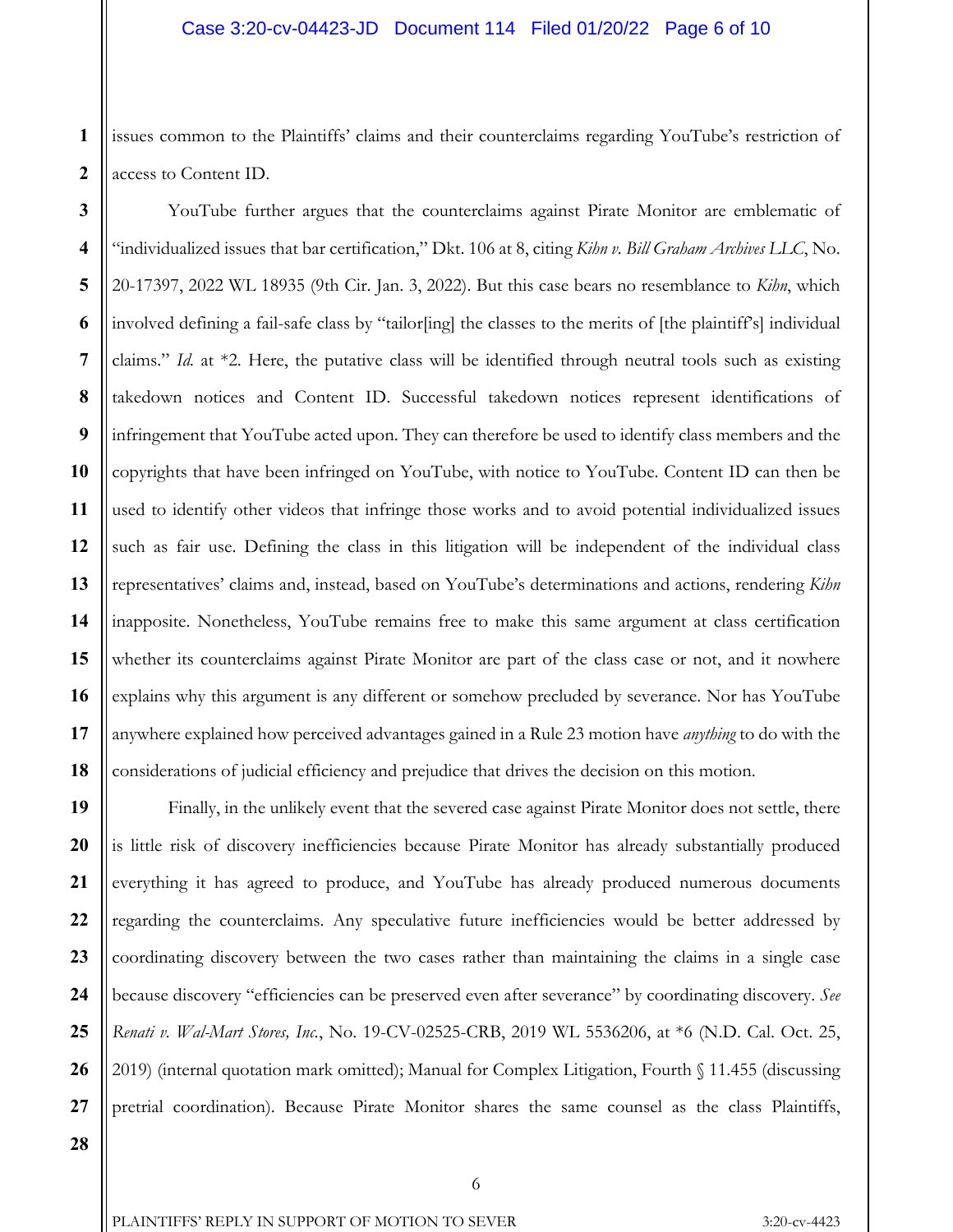**1 2 3** coordination would be simple and achieve identical efficiencies as maintaining the claims and counterclaims in the same action, while avoiding the gross inefficiencies that arise in the absence of settlement.

#### **II. Severance Provides the Fairest Path Forward**

The fairness factors examine (1) whether severance would avoid prejudice; (2) whether the jury may be confused absent severance; the related question (3) whether the factual proof and legal theories are complex; and (4) whether severance serves the ends of justice and furthers the prompt, efficient disposition of the litigation. *See* Dkt. 100 at 4–5 (citing *Hernandez*, 2017 WL 2081236, at \*6 and *Lam Research*, 2016 WL 1237831, at \*2).

Each of the fairness factors favor severing YouTube's counterclaims. Most importantly, severance would avoid prejudice to Plaintiffs and the putative class, and would not prejudice YouTube. As Plaintiffs argued in their opening brief, they suffer prejudice by having their claims adjudicated alongside the counterclaims because Pirate Monitor's alleged actions have no bearing on the Plaintiffs' order of proof. If the claims proceed in the same action, Plaintiffs and the putative class must devote resources to explaining the significant differences between the sideshow of Pirate Monitor's alleged misconduct and the weighty claims brought by Plaintiffs and the putative class, none of which have any connection to Pirate Monitor.

Pirate Monitor will be prejudiced absent severance because the legal fees that Pirate Monitor and YouTube have expended on these counterclaims have already soared past the low \$20,000 value of the claims themselves. Although Pirate Monitor disputes YouTube's claims for attorney's fees, YouTube claims as damages its alleged legal expenses, which already constitute six figures and at least five times the value of the underlying claim, according to their verified discovery responses. *Compare* Dkt. 100-1 at 3 ("Counterclaimants estimate that the resources used to investigate Pirate Monitor's misconduct equates to at least \$20,000 ….") *with id.* at 4 (" "The sum total of attorneys' fees incurred by Counterclaimants in relation to [pursuing their counterclaims] … is in excess of \$100,000."). This litigation waste has occurred despite Pirate Monitor's best efforts to mediate and settle these

**4**

**5**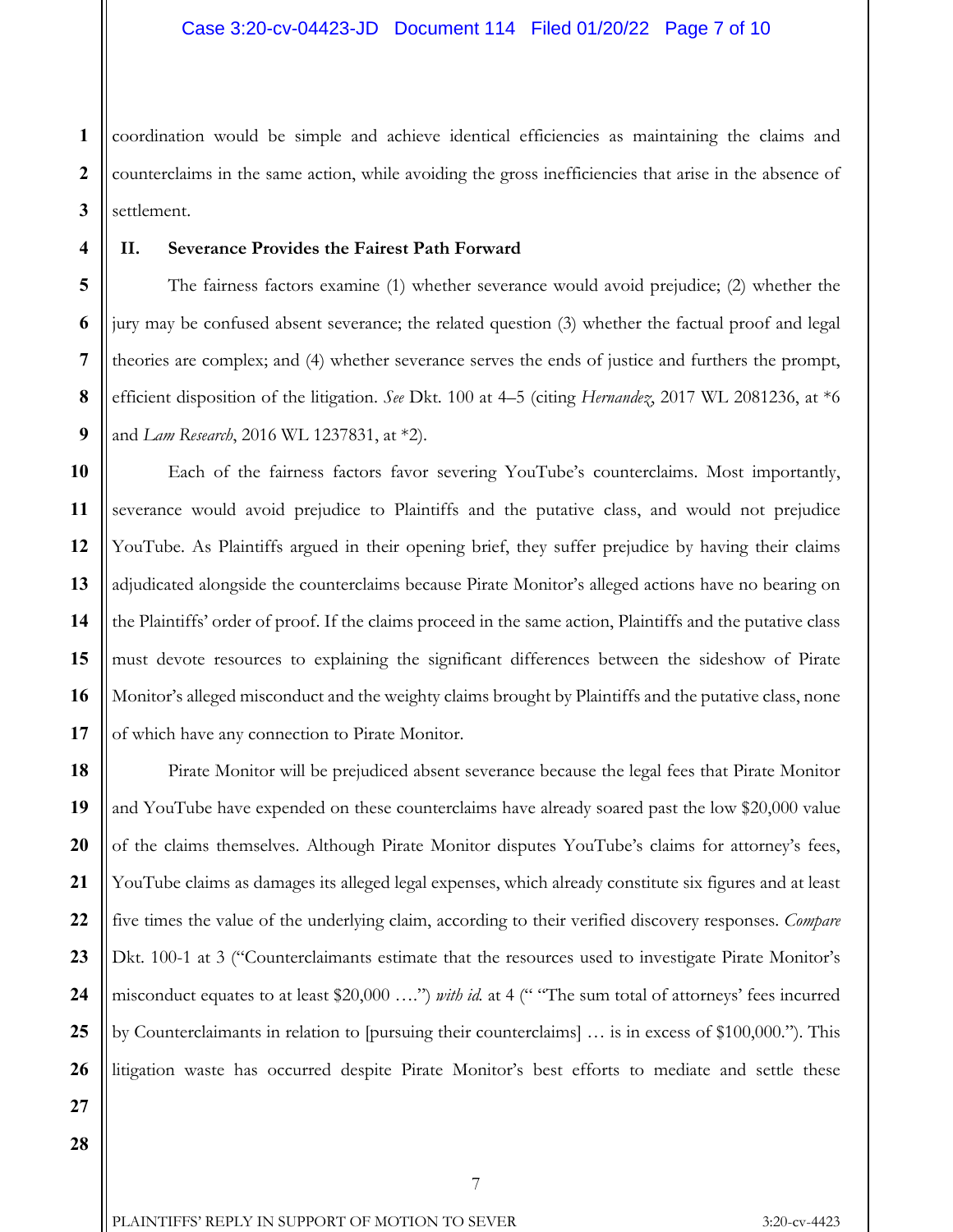## Case 3:20-cv-04423-JD Document 114 Filed 01/20/22 Page 8 of 10

**1 2** counterclaims because YouTube has refused every effort by Pirate Monitor to resolve the counterclaims.

YouTube similarly fails to support its argument that severance would result in prejudice due to duplicative discovery. As explained above, the Court could still "coordinate discovery … to avoid conflicts and duplication." Manual for Complex Litigation, Fourth § 11.455. In any event, discovery on the claims and counterclaims has already proceeded on parallel paths that mirror coordinated discovery of related cases. In the class case, YouTube has submitted separate document requests and interrogatories to the various Plaintiffs, and Plaintiffs have coordinated and submitted parallel requests to YouTube. Severance with coordination would result in no change to the status quo.

The remaining fairness factors ensure that courts consider the prejudices that arise as a result of complexity and confusion in difficult cases. YouTube argues that it is "speculative and premature" to assert these practical difficulties now, Dkt. 106 at 10, despite claiming on the previous page that Plaintiffs' delayed too long in seeking severance, *id.* at 9. However, when YouTube has already made it clear that its strategy is to use a purported fraud *to gain access to* Content ID as evidence that nobody but a select few could be trusted *to use* Content ID, there is no reason to avoid addressing the potential for juror confusion now. *See Renati*, 2019 WL 5536206, at \*4–\*6 (granting motion to sever individual claims not arising out of the same transaction or occurrence, and rejecting arguments that the court should postpone deciding severance until close of discovery); *On The Cheap, LLC v. Does 1-5011*, 280 F.R.D. 500, 502 (N.D. Cal. 2011) ("The Court is permitted to sever improperly joined parties at any time, as long as the severance is on just terms and the entire action is not dismissed outright.") (citing Fed. R. Civ. P. 21).

YouTube's claim that it expended significant resources because a purported delay in moving to sever "resulted in … Plaintiffs' unsuccessful motion to dismiss challenging the counterclaims," Dkt. 106 at 9, is wrong. YouTube's description of the motion as "unsuccessful" and a "make-work motion to dismiss," *id.* at 3, is belied by its admission that the "Defendants amended to provide substantial additional detail," *id.* at 3, to the counterclaims.

**28**

**27**

**3**

**4**

**5**

**6**

**7**

**8**

**9**

**10**

**11**

**12**

**13**

**14**

**15**

**16**

**17**

**18**

**19**

**20**

**21**

**22**

**23**

**24**

**25**

**26**

PLAINTIFFS' REPLY IN SUPPORT OF MOTION TO SEVER 3:20-cv-4423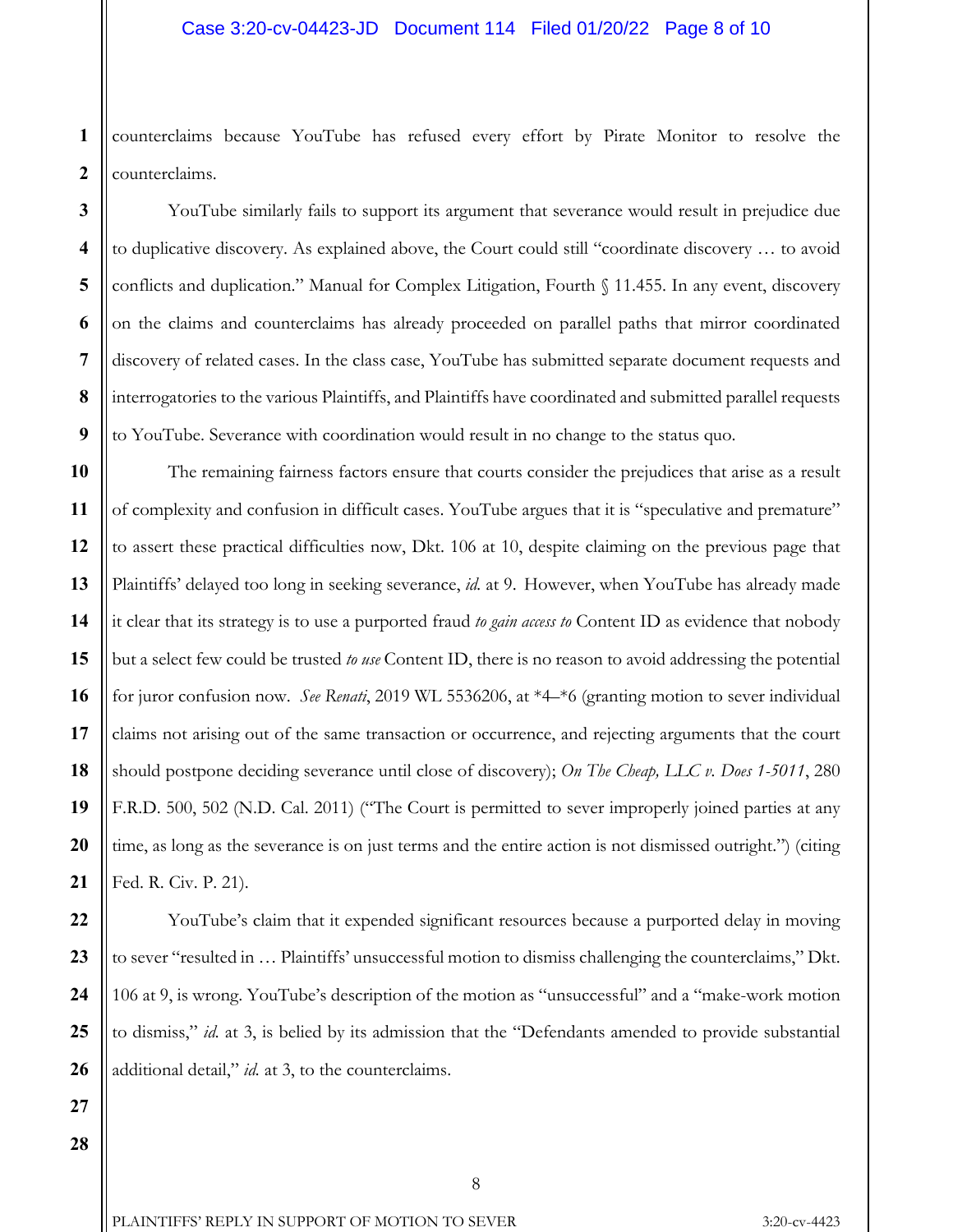| $\mathbf{1}$            | <b>CONCLUSION</b>                                                                                         |                                                                            |              |  |  |
|-------------------------|-----------------------------------------------------------------------------------------------------------|----------------------------------------------------------------------------|--------------|--|--|
| $\boldsymbol{2}$        | Now that Pirate Monitor is no longer a class member it is clear that the actions have no overlap          |                                                                            |              |  |  |
| $\mathbf{3}$            | and should be severed. YouTube's plan is simple: continue to expend attorney's fees on the                |                                                                            |              |  |  |
| $\overline{\mathbf{4}}$ | counterclaims to make the counterclaims <i>de facto</i> settlement proof so that YouTube can keep them in |                                                                            |              |  |  |
| 5                       | the case to use them to distract from the claims brought by Plaintiffs and the class. Severance is the    |                                                                            |              |  |  |
| 6                       | only way to break out of this cycle.                                                                      |                                                                            |              |  |  |
| 7                       | Plaintiffs have met their burden in proving that severance would create judicial economy and              |                                                                            |              |  |  |
| 8                       | avoid prejudice to the parties. Plaintiffs respectfully ask this Court to grant their motion to sever.    |                                                                            |              |  |  |
| 9                       |                                                                                                           |                                                                            |              |  |  |
| <b>10</b>               | Dated: January 20, 2022                                                                                   | Respectfully submitted,                                                    |              |  |  |
| <b>11</b>               |                                                                                                           | /s/ Steven M. Berezney                                                     |              |  |  |
| 12                      |                                                                                                           | George A. Zelcs (pro hac vice)                                             |              |  |  |
| 13                      |                                                                                                           | Randall P. Ewing, Jr. (pro hac vice)<br>Ryan Z. Cortazar (pro hac vice)    |              |  |  |
|                         |                                                                                                           | KOREIN TILLERY, LLC                                                        |              |  |  |
| 14                      |                                                                                                           | 205 North Michigan, Suite 1950                                             |              |  |  |
| 15                      |                                                                                                           | Chicago, IL 60601<br>Telephone: (312) 641-9750                             |              |  |  |
| <b>16</b>               |                                                                                                           | Facsimile: (312) 641-9751                                                  |              |  |  |
| 17                      |                                                                                                           | Stephen M. Tillery (pro hac vice)                                          |              |  |  |
|                         |                                                                                                           | Steven M. Berezney, CA Bar #329923                                         |              |  |  |
| 18                      |                                                                                                           | Carol O'Keefe (pro hac vice)<br>KOREIN TILLERY, LLC                        |              |  |  |
| 19                      |                                                                                                           | 505 North 7th Street, Suite 3600                                           |              |  |  |
| 20                      |                                                                                                           | St. Louis, MO 63101                                                        |              |  |  |
|                         |                                                                                                           | Telephone: (314) 241-4844                                                  |              |  |  |
| 21                      |                                                                                                           | Facsimile: (314) 241-3525                                                  |              |  |  |
| 22                      |                                                                                                           | Joshua Irwin Schiller, CA Bar #330653<br><b>BOIES SCHILLER FLEXNER LLP</b> |              |  |  |
| 23                      |                                                                                                           | 44 Montgomery St., 41st Floor                                              |              |  |  |
|                         |                                                                                                           | San Francisco, CA 94104                                                    |              |  |  |
| 24                      |                                                                                                           | Phone: (415) 293-6800                                                      |              |  |  |
| 25                      |                                                                                                           | Fax: (415) 293-6899                                                        |              |  |  |
| 26                      |                                                                                                           | Philip C. Korologos (pro hac vice)                                         |              |  |  |
| 27                      |                                                                                                           | Joanna Wright (pro hac vice)                                               |              |  |  |
| 28                      |                                                                                                           | Demetri Blaisdell (pro hac vice)                                           |              |  |  |
|                         |                                                                                                           |                                                                            |              |  |  |
|                         | 9                                                                                                         |                                                                            |              |  |  |
|                         | PLAINTIFFS' REPLY IN SUPPORT OF MOTION TO SEVER                                                           |                                                                            | 3:20-cv-4423 |  |  |